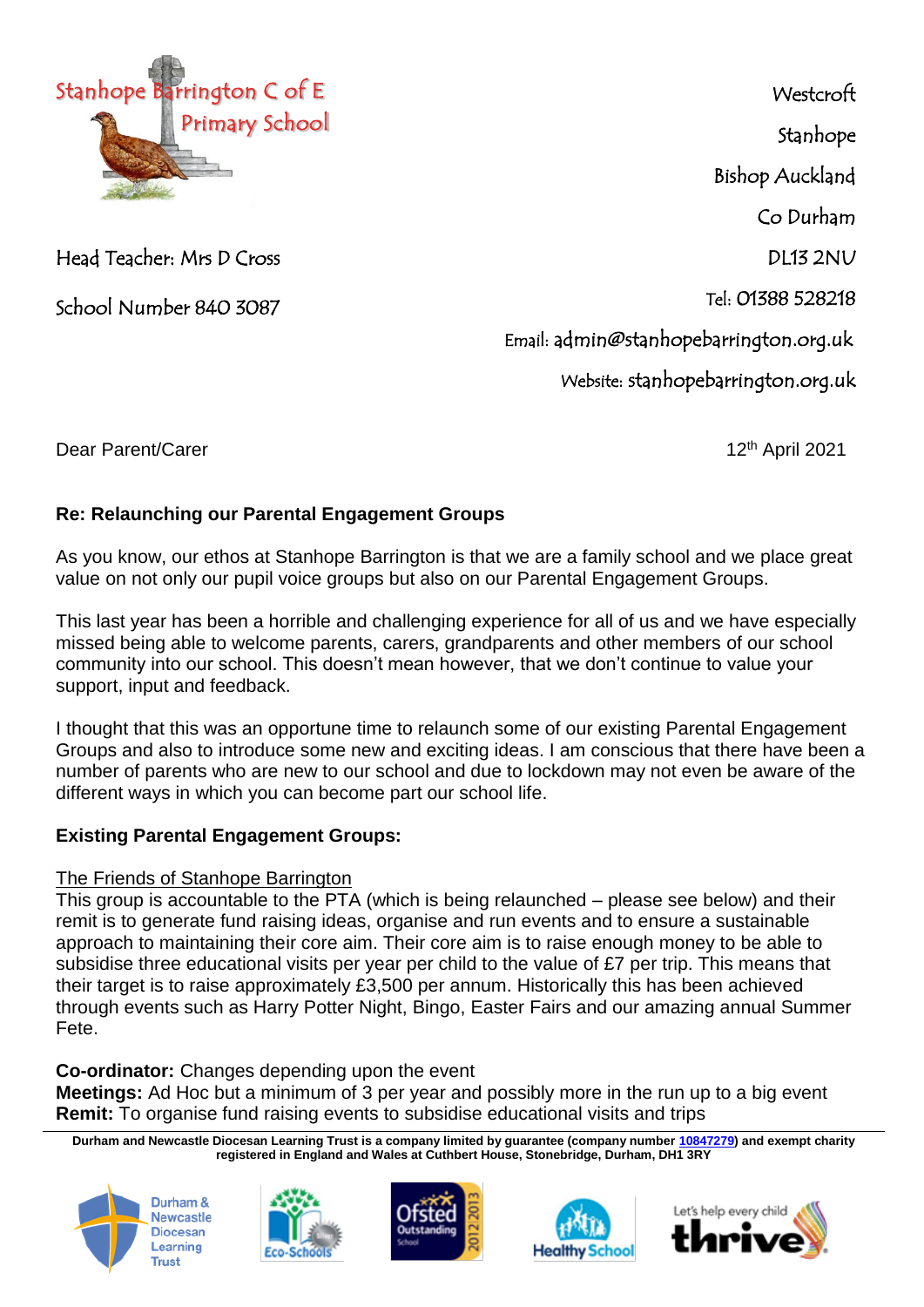## The Grants and Funding Team

This is a small group of parents and their remit is to explore grants and funding opportunities which will support the school's funding priorities. Members of this group identify appropriate grants, complete grant applications (in conjunction with myself) and seek to exploit any funding opportunities which will benefit our children. For example, this group have successfully secured funding for teaching resources in History and funding for scientists to run workshops during our annual STEM week.

**Co-ordinator:** Paul Leadbitter (Parent) **Meetings:** One per term **Remit:** To identify and apply for grants to support the school

### **New Parental Engagement Groups:**

### The Fellowship of Stanhope Barrington

This group is to replace the traditional PTA (Parent Teachers Association). We have recently adopted a formal constitution and are now registered with Parent Kind – a national organisation which supports school-home associations across the country. The remit of this group is to be the legal body which ensures compliance and governance of any activity carried out by the Fellowship or sub-groups such as The Friends of Stanhope Barrington. This group has only just been established and we desperately need members to join in order to make the group quorate (legal). One of the main tasks we would like to look into asap is the possibility of registering as a charity. All parents and staff are automatically members of the group but we would very much like named people who are able to commit to attending the AGM and formal meetings.

## **Co-ordinator:** Angela Johnson (Parent and Academy Councillor)

**Meetings:** One AGM (Annual General Meeting per annum) plus two meetings one each term **Remit:** To develop effective relationships between staff, parents and others associated with the school and to engage in activities which support the school and advance the education of all pupils.

### Stanhope Barrington's Website User Group

We are looking for volunteers to take part in our newly created Website User Group. We are incredibly proud of our school website and have recently reviewed its layout to reflect our move to Learning Zones. We would like to establish a group of parents who will take part in one session per term where we will ask you to navigate around the website to find specific information and then ask you to provide us with feedback on the ease of navigation and quality of information. You don't need to be IT savvy – in fact it would be helpful to have some volunteers who are specifically not used to using a website as they will be able to give us constructive feedback on how intuitive it is to use the website. We would welcome constructive feedback and suggestions for improvement from this user group. Our website is our shop window and is the first place parents go to for information; the first place prospective new parents go to before deciding where to send their children and the first place Ofsted and other inspectors will look before visiting our school. We want our website to reflect our core ethos and values and really celebrate all that is outstanding about our school.

**Durham and Newcastle Diocesan Learning Trust is a company limited by guarantee (company number [10847279\)](tel:10847279) and exempt charity registered in England and Wales at Cuthbert House, Stonebridge, Durham, DH1 3RY**